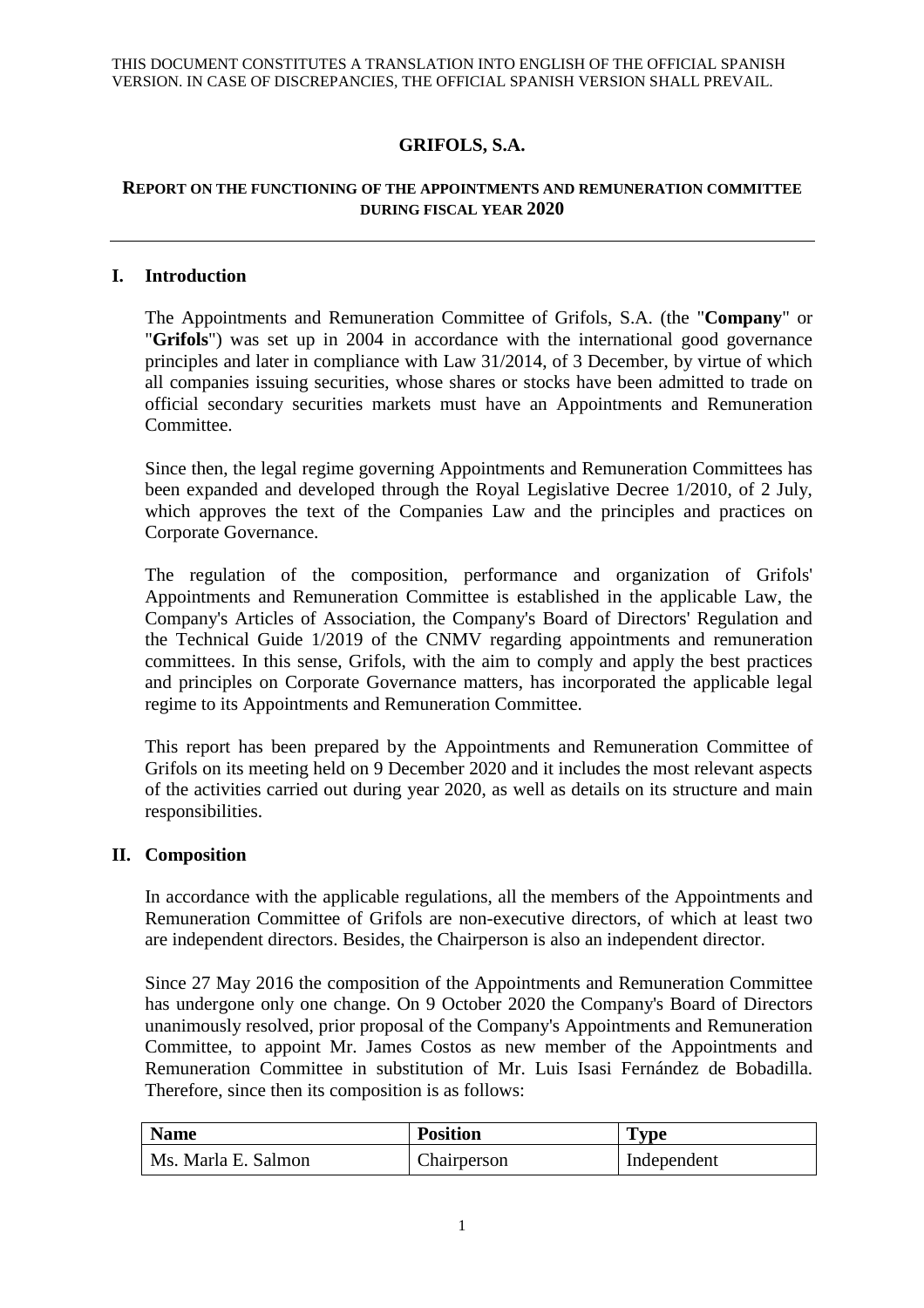| Mr. James Costos        | Member                 | Independent           |
|-------------------------|------------------------|-----------------------|
| Mr. Tomás Dagá Gelabert | Member                 | <b>Other External</b> |
| Ms. Núria Martín Barnés | Secretary (non-member) | $- -$                 |

In accordance with the recommendations set forth in the Technical Guide 1/2019 of the CNMV regarding appointments and remuneration committees, the members of the Appointments and Remuneration Committee have been designated based on their diversity, particularly for their gender, professional experience, sectorial skills and knowledge and geographical origin, all of which encourages different points of view and diverse positions.

The professional profile of the members of the Appointments and Remuneration Committee can be found on Grifols' corporate website (www.grifols.com).

#### **III. Responsibilities**

The Company's Articles of Association and the Board of Directors' Regulations confer to the Appointments and Remuneration Committee the following basic responsibilities:

- (a) to formulate and review the criteria to be followed for the composition of the Board of Directors and the selection of candidates, taking into account their competence, knowledge and experience necessary on the Board, specifying the duties and aptitudes that each candidate must have in case of vacancies in addition to assessing the time and commitment needed to perform their duties effective and efficiently;
- (b) to establish a representation target for the sex that is least represented in the Board of Directors and prepare guidelines to achieve said target;
- (c) to submit to the Board of Directors any proposals to appoint, re-elect and/or separate the independent directors prior to being submitted to the General Shareholders' Meeting or, as the case may be, being adopted by the Board exercising its power of co-option, and in all cases informing about the character of the director proposed;
- (d) to report the proposals of appointment, re-election and/or separation of the nonindependent directors for their appointment by the Board of Directors by means of co-option or their submission to the General Shareholders' Meeting by the Board of Directors;
- (e) to report the proposals of appointment and removal of the Chairperson and Vicechairpersons of the Board of Directors;
- (f) to examine and organize the succession of the Chairperson of the Board of Directors and the chief executive officer and, as the case may be, to make proposals to the Board so that said succession takes place in an orderly and well planned manner;
- (g) to report the proposals of appointment and resignation of the Secretary and Vice-Secretaries of the Board of Directors;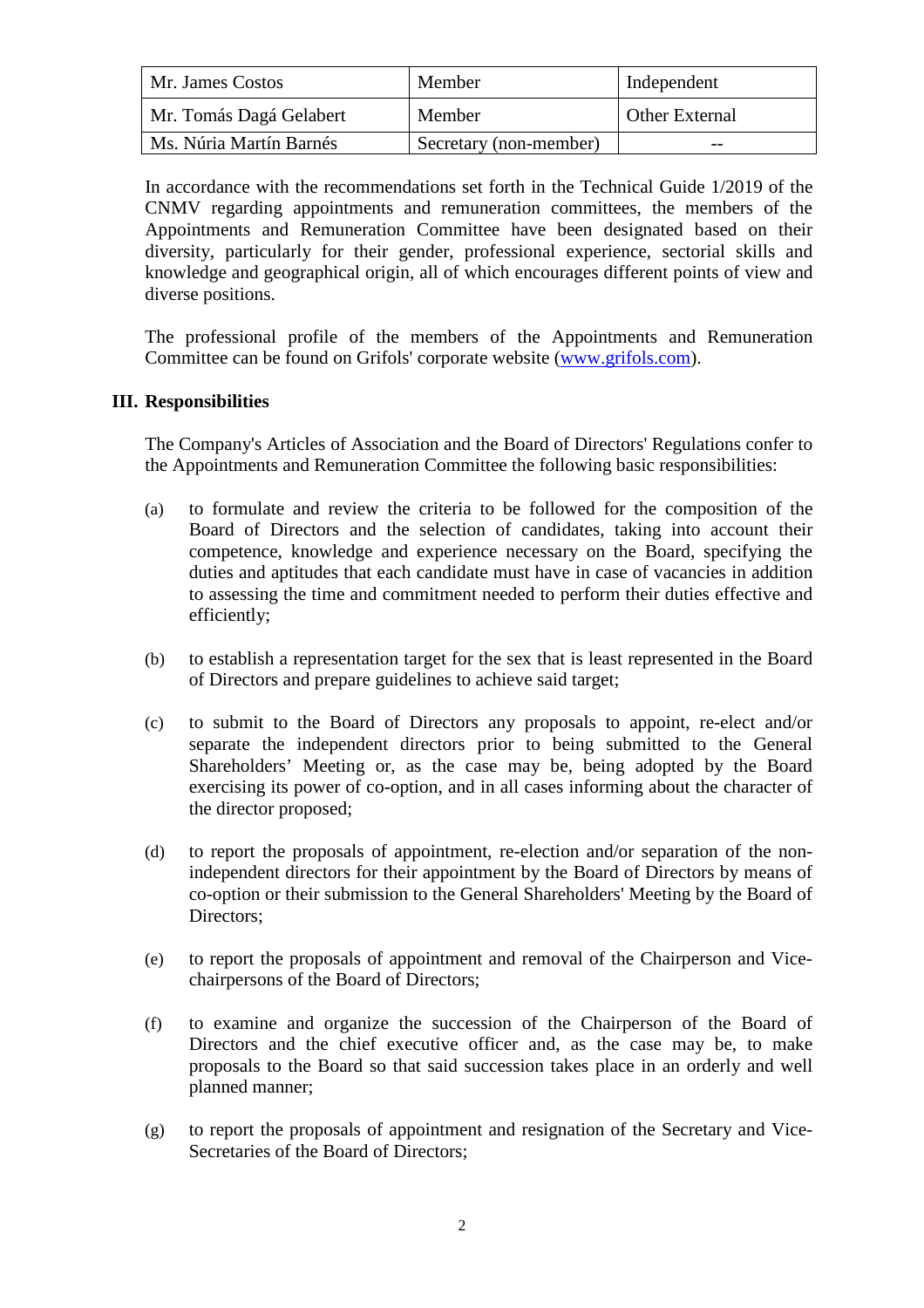- (h) to report the proposal of appointment and removal of senior management proposed by the chief executive officer to the Board and the basic conditions of their contracts;
- (i) to propose to the Board the Directors the directors who shall be part of each of the Committees;
- (j) to propose to the Board of Directors the remuneration policy of the directors and general managers or anyone performing top-level management duties under the direct supervision of the Board, executive committees or executive directors, as well as the individual remuneration and other contractual terms regarding the executive directors, ensuring its fulfilment;
- (k) to periodically review the payment programmes of executive officers, considering their adequacy and performance;
- (l) to report to the Board the results of the annual evaluation on the performance of the Board, the Chairperson of the Board, the chief executive officers of the Company and the performance of the Committees; and
- (m) to report on the transactions that imply or could imply conflicts of interest and, in general, on matters covered in Chapter IX of the Board of Directors' Regulations.

## **IV. Meetings and Activities**

During fiscal year 2020 this Committee met on 5 occasions, specifically on the following dates:

- 21 February 2020;
- 21 July 2020;
- 8 October 2020;
- 22 October 2020; and
- 9 December 2020.

During the meetings its members discussed and, when applicable, approved different matters related to their main responsibilities, in accordance with the applicable Law, the Company's Articles of Association, the Board of Directors' Regulations, the Unified Good Governance Code of Listed Companies and the Technical Guide 1/2019 of the CNMV regarding appointment and remuneration committees.

The most relevant events that took place during the referred fiscal year 2020 are detailed below:

- Approval of the annual remuneration report corresponding to the fiscal year 2019;
- Approval of the proposal of the non-executive directors' remuneration;
- Proposal not to re-elect Mr. Luis Isasi Fernández de Bobadilla as independent member of the Board of Directors due to expiration of his term.
- Drafting of the report on the prior analysis of the Board of Directors' required competences;